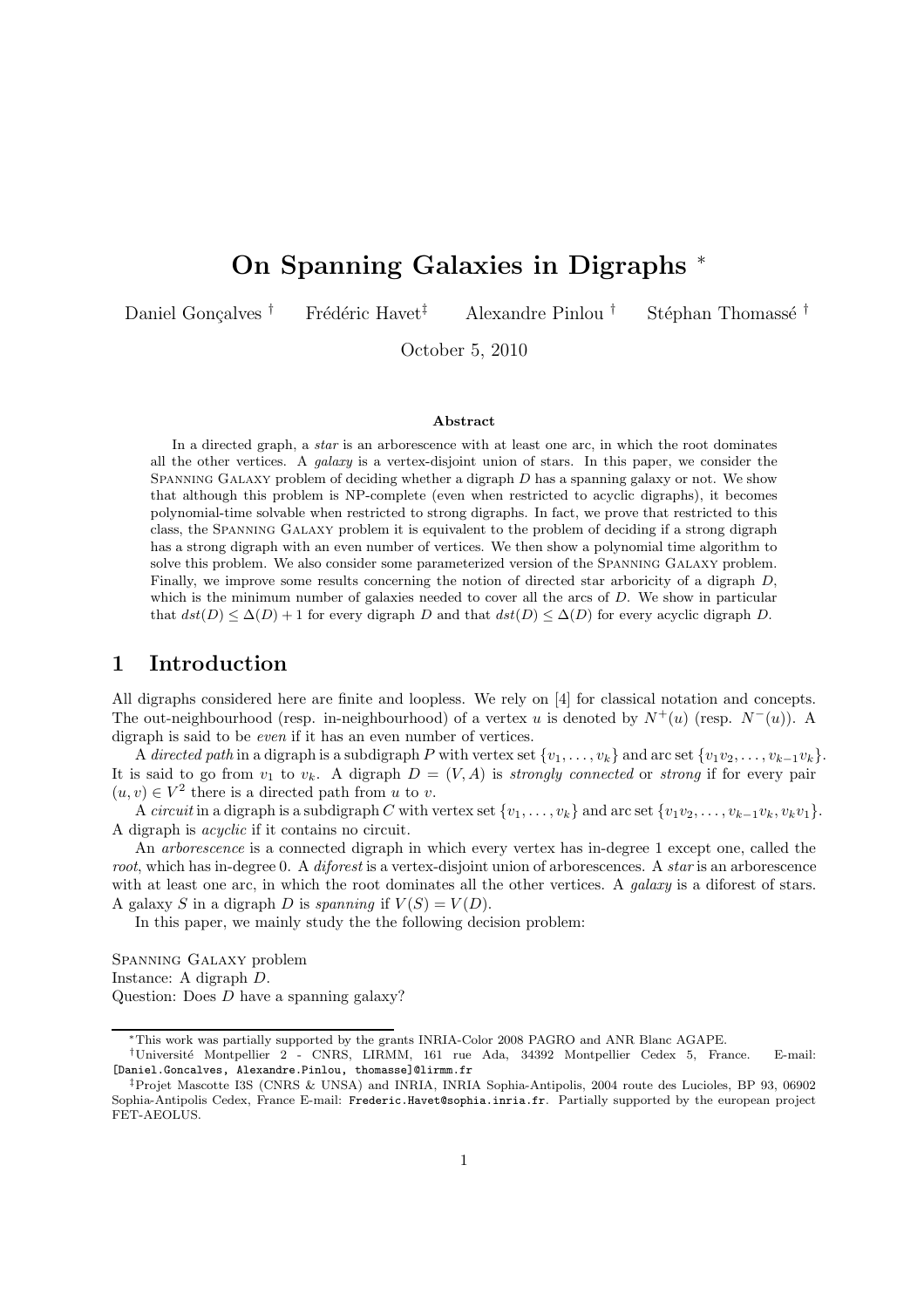We prove the following complexity results.

- 1. The Spanning Galaxy problem is linear-time solvable for arborescences (Proposition 1). We also explore the relations between spanning galaxies and winning diforests for the parity game.
- 2. The Spanning Galaxy problem is NP-complete even for digraphs that are acyclic, planar, bipartite, subcubic, with arbitrary girth and with maximum out-degree 2 (Theorem 7).
- 3. The Spanning Galaxy problem is polynomial-time solvable on strong digraphs (Corollary 12). In order to prove this, we show in Theorem 9 that a strong digraph has a spanning galaxy if and only if it contains an even strong subdigraph. We then describe (Theorem 11) a polynomial time algorithm for deciding if a strong digraph has an even strong subdigraph.
- 4. The problems of testing if a digraph contains a spanning galaxy that uses or avoids, respectively, a prespecified arc is NP-complete, even if the given digraph is strong (Theorem 14). In contrast, we show in Theorem 13 that the problems of testing if a strong digraph contains an even strong subdigraph that uses or avoids, respectively, a prespecified arc is polynomial-time solvable.
- 5. The Spanning Galaxy problem is W[2]-hard when parameterized by the number of stars of the galaxy and Fixed Parameter Tractable when paramaterized by the number k of vertices of the digraph that are spanned (does a digraph contain a galaxy on at least  $k$  vertices?). See Section 5.

In Section 6, using the notion of spanning galaxy, we improve some results regarding directed star arboricity. In fact, our interest to spanning galaxy originated in this concept. The directed star arboricity of a digraph D, denoted by  $dst(D)$ , is the minimum number of galaxies needed to cover  $A(D)$ . Amini et al. [3] conjectured that every digraph D with maximum degree  $\Delta > 3$  satisfies  $dst(D) \leq \Delta$ . We prove this conjecture for acyclic digraphs and show that  $dst(D) \leq \Delta(D) + 1$  for every digraph D.

Finally, we concludes with some related open questions.

# 2 Spanning Galaxy and Winning Diforest

Proposition 1 The SPANNING GALAXY problem can be solved in linear time for arborescences.

**Proof**. If an arborescence T has no vertices, it vacuously admits a spanning galaxy. If T is restricted to its root, it has none. Now if T has at least two vertices, we consider a furthest leaf v from  $r$  and we denote by u the in-neighbour of v. By definition of v, all the out-neighbours of u are leaves. Thus, if  $T$ admits a spanning galaxy, this galaxy contains the star with root  $u$  whose leaves are the out-neighbours of u. Hence, T admits a spanning galaxy if and only if  $T - (\{u\} \cup N^+(u))$  does. This gives a simple linear-time algorithm for arborescences. linear-time algorithm for arborescences.

The proof of the above proposition also implies the following lemma.

### **Lemma 2** Every arborescence  $T$  contains a galaxy spanning every vertex except possibly the root.

The parity game is a widely studied game. Its restriction to arborescences is played on an arborescence  $T$  (with root r) by two players, Player 1 and Player 2, as follows. At the beginning of a play, a token is placed on the root r and is then moved over  $V(T)$  following the transitional relation: if the token is placed on a vertex v, then the next position of the token is one of the out-neighbours of v. The players move the token alternatively (starting with Player 1) until the token reaches a leaf. A player wins if its opponent cannot move anymore. Since our arborescences are finite, one of the two players has a winning strategy. If Player 1 has a winning strategy, we say that  $T$  is *winning*; otherwise,  $T$  is *losing*. By convention, an arborescence T with zero vertices is winning.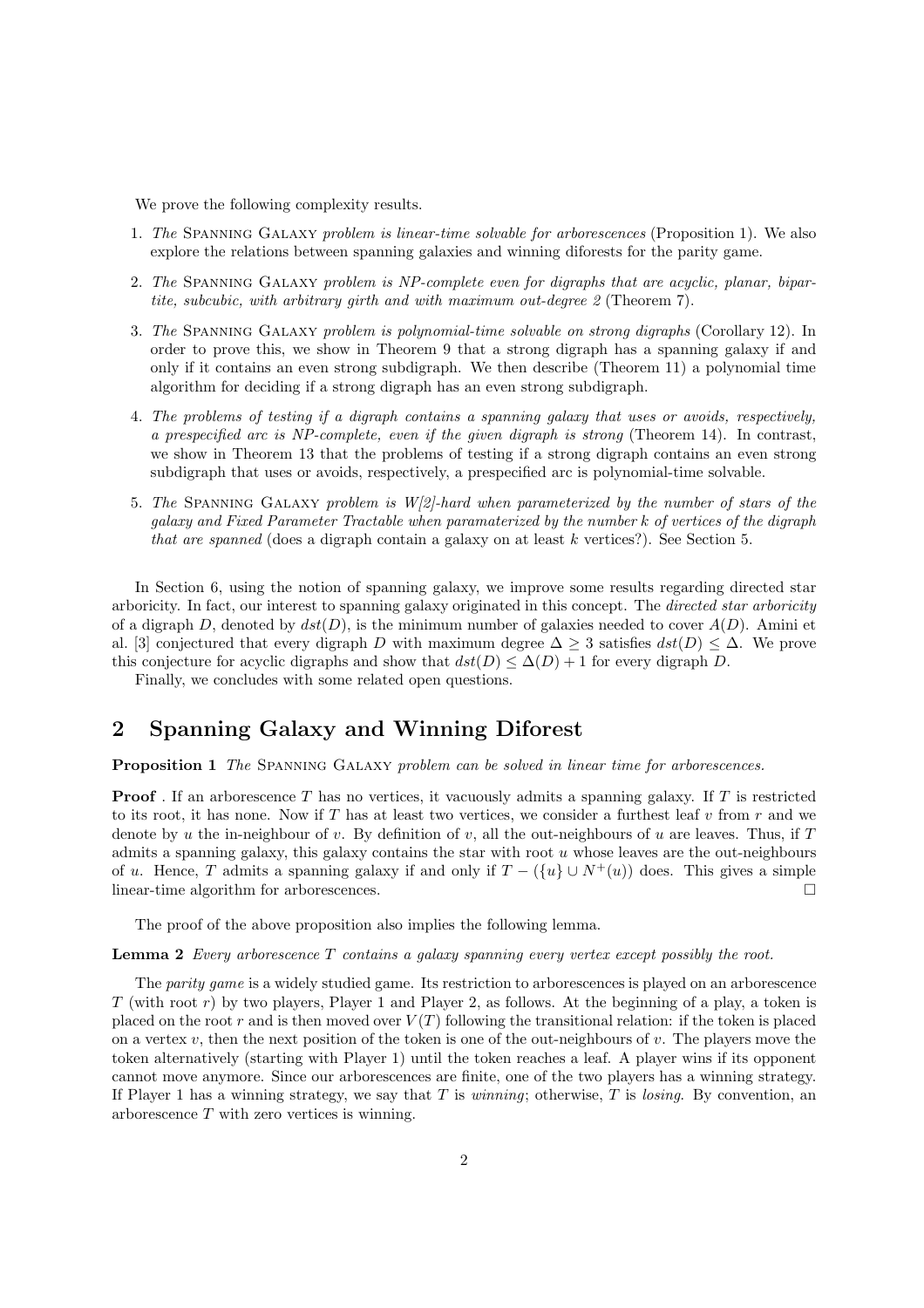**Lemma 3** An arborescence  $T$  admits a spanning galaxy if and only if  $T$  is winning.

Proof . This directly follows from:

- An arborescence  $T$  with one vertex is losing.
- Given an arborescence  $T$  with at least two vertices, where  $v$  is any furthest leaf from the root, and where u is the in-neighbour of v; T is winning if and only if  $T - (\{u\} \cup N^+(u))$  is winning.

 $\Box$ 

A diforest is winning if all its arborescences are winning, otherwise it is losing. Since stars are winning arborescences Lemma 3 implies the following:

Lemma 4 A digraph D admits a spanning galaxy if and only if D contains a winning spanning diforest.

The directed path of length l,  $P_l = (r, v_1, v_2, \ldots, v_l)$ , admits a spanning galaxy if and only if l is odd (recall that the length of a path is its number of arcs). Given two arborescences T and T' and a vertex  $v$ of T, we denote by  $T \vee_v T'$  the arborescence obtained by identifying v in T with the root of T'. When v is the root of T, we simply write  $T \vee T'$ . Observe that  $T \vee T'$  is winning if and only if T or T' is winning. Similarly, if T' is losing, then  $T \vee_v T'$  is winning if and only if T is winning.

Thus, we have the following two lemmas, which we will use in Section 6.

**Lemma 5** For every arborescence T and every odd integer l, the arborescence  $T \vee P_l$  is winning.

**Lemma 6** For every arborescence T, every vertex  $v$  of T, and every even integer l, the arborescence  $T \vee_v P_l$  is winning if and only if T is winning.

# 3 Spanning Galaxy in Acyclic Digraphs

Theorem 7 The Spanning Galaxy problem is NP-complete, even when restricted to digraphs which are acyclic, planar, bipartite, subcubic, with arbitrary girth, and with maximum out-degree 2.

Proof . This problem is clearly in NP and we prove now that it is NP-hard for this restricted family of digraphs. Kratochvíl proved that PLANAR  $(3, \leq 4)$ -SAT is NP-complete [8]. In this restricted version of Sat, the variable-clause incidence graph of the input formula is planar, every clause is a disjunction of three literals, and every variable occurs in at most four clauses. We reduce PLANAR  $(3, \leq 4)$ -SAT to the SPANNING GALAXY problem. Given an instance I of PLANAR  $(3, \leq 4)$ -SAT, we shall construct a planar digraph  $D_I$  such that I is a satisfiable instance of PLANAR  $(3, \leq 4)$ -SAT if and only if  $D_I$  has a spanning galaxy. For this, we take one copy of the graph depicted in Figure  $1(a)$  per variable of I, and one copy of the graph depicted in Figure 1(b) per clause of I. Whenever the literal x (resp.  $\bar{x}$ ) appears in a clause c in I, we identify one vertex labelled x (resp.  $\overline{x}$ ) of the variable gadget of x with a source of the clause gadget of c.

Let us observe that the digraph  $D<sub>I</sub>$  is acyclic, planar, bipartite, subcubic, with maximum in-degree 3 and with maximum out-degree 2.

The variable gadget of x in the graph  $D<sub>I</sub>$  is connected to the rest of the graph by the vertices labelled by x or  $\overline{x}$ . The vertices which are not labelled by x or  $\overline{x}$  are called *internal vertices* of the variable gadget of x. One can observe that there are only two possible galaxies that span all the internal vertices of a variable gadget. Actually, these two galaxies span all the vertices of the variable gadget. Moreover, in the first galaxy, every vertex x is the root of a star and every vertex  $\bar{x}$  is a leaf of a star; in the second one, every vertex  $\bar{x}$  is a root of a star and every vertex x is a leaf of a star.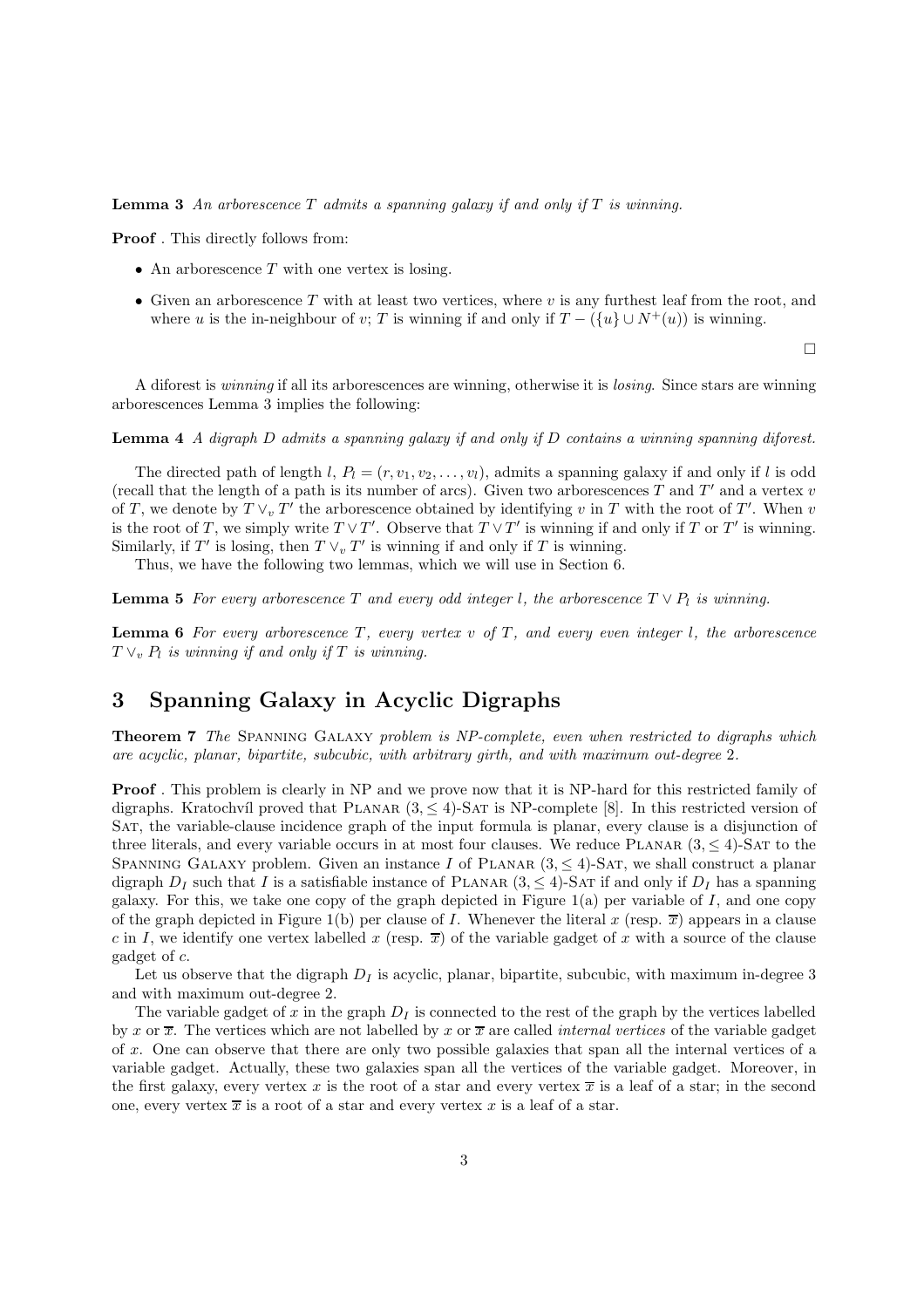

Figure 1: The gadgets for Theorem 7.

In addition, one can observe that the previous remark, stating that the vertices  $x$  are roots of stars whenever the vertices  $\overline{x}$  are leaves, holds for any odd paths linking a and b (resp. a and c, b and d, c and d). Therefore, the girth of the graph  $D<sub>I</sub>$  can be made arbitrarily large.

Let I be an instance of PLANAR  $(3, \leq 4)$ -SAT.

Suppose first that I is satisfiable by some truth assignment  $\phi$ . Let us exhibit a spanning galaxy of  $D<sub>I</sub>$ . For every variable x, we span its gadget with a galaxy in such a way that the vertices labelled  $x$  are roots of stars if and only if  $\phi(x)$  =True. In this way, we can span the internal vertices c of the clause gadgets. Indeed, since c is satisfied by  $\phi$ , the vertex c has an in-neighbour  $x_1$  which is the root of a star. We then add the arc  $x_1c$  to our galaxy to span c.

Suppose now that  $D_I$  has a spanning galaxy T. Let  $\phi$  be the truth assignment  $\phi$  defined by  $\phi(x) = \text{TRUE}$ if and only if the vertices labelled x are roots of stars of T. Then  $\phi$  satisfies I since every clause vertex c needs one of its in-neighbours to be the root of some star.  $\Box$ 

# 4 Spanning Galaxy and even strong subdigraph

Let D be a strong digraph. A handle h of D is a directed path  $(s, v_1, \ldots, v_\ell, t)$  from s to t (where s and  $t$  may be identical, or the handle possibly restricted to the arc  $st$ ) such that:

- for all  $1 \le i \le \ell$ ,  $d^-(v_i) = d^+(v_i) = 1$ , and
- the digraph  $D \setminus h$  obtained from D by *suppressing* h, that is removing the arcs and the internal vertices of  $h$ , is strong.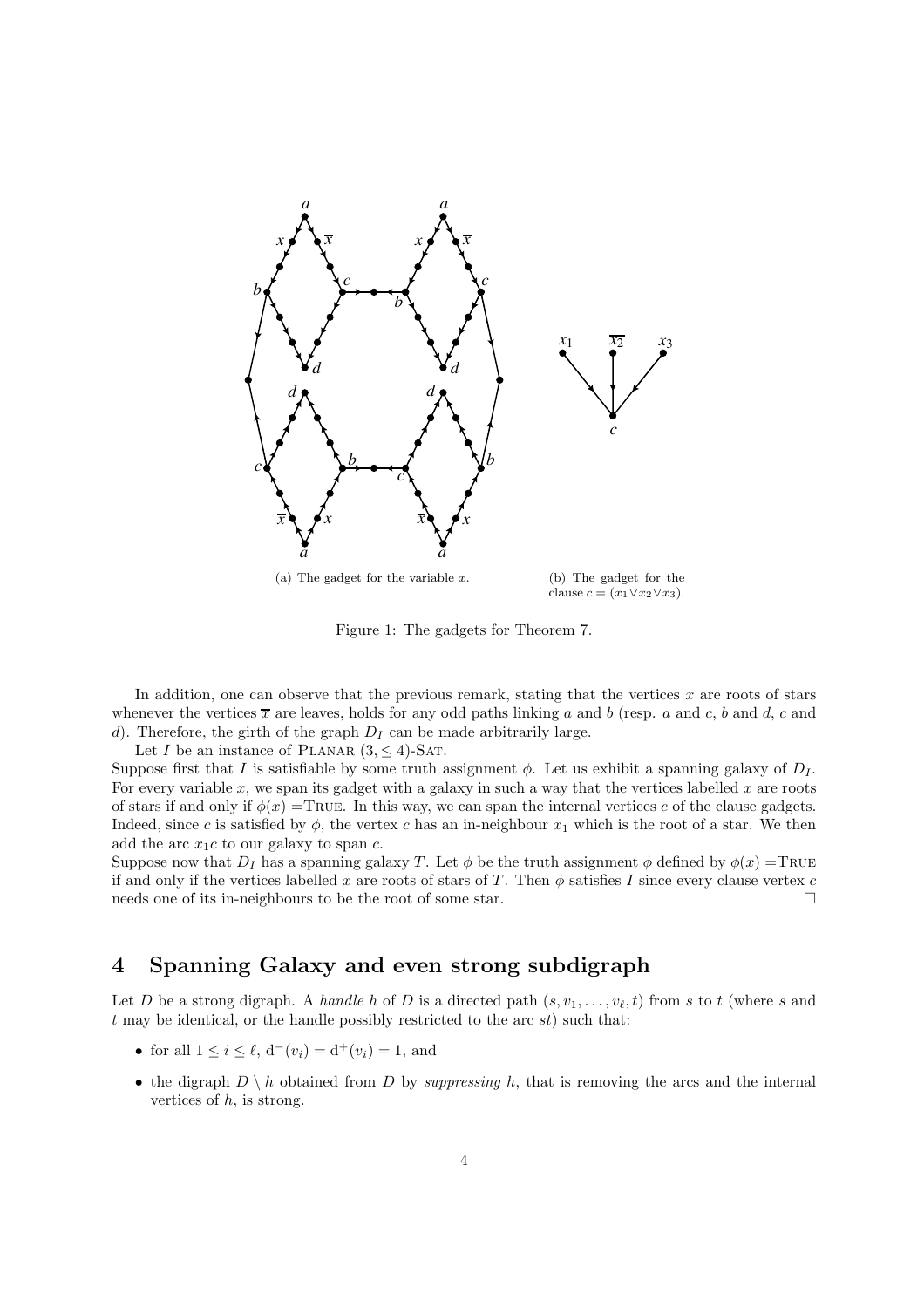The vertices s and t are the *endvertices* of h while the vertices  $v_i$  are its *inner vertices*. The vertex s is the tail of h and t its head. The length of a handle is the number of its arcs, here  $\ell + 1$ . A handle of length one is said to be trivial. For any  $1 \leq i, j \leq \ell$ , we say that  $v_i$  precedes (resp. strictly precedes)  $v_j$ on the handle h if  $i \leq j$  (resp.  $(i < j)$ ).

Given a strong digraph D, a handle decomposition of D starting at  $v \in V(D)$  is a triplet  $(v,(h_i)_{1 \leq i \leq p},(D_i)_{0 \leq i \leq p}),$ where  $(D_i)_{0\leq i\leq p}$  is a sequence of strong digraphs and  $(h_i)_{1\leq i\leq p}$  is a sequence of handles such that:

- $V(D_0) = \{v\},\,$
- for  $1 \leq i \leq p$ ,  $h_i$  is a handle of  $D_i$  and  $D_i$  is the (edge-disjoint) union of  $D_{i-1}$  and  $h_i$ , and
- $D = D_n$ .

A handle decomposition is uniquely determined by v and either  $(h_i)_{1\leq i\leq p}$ , or  $(D_i)_{0\leq i\leq p}$ . The number of handles p in any handle decomposition of D is exactly  $|A(D)| - |V(D)| + 1$ . The value p is also called the cyclomatic number of D. Observe that  $p = 0$  when D is a singleton and  $p = 1$  when D is a circuit. A digraph D with cyclomatic number two is called a theta.

The following lemma is straightforward.

**Lemma 8** For every strong digraph  $D'$  of some strong digraph  $D$ , there is a handle decomposition  $(v,(h_i)_{1\leq i\leq p},(D_i)_{0\leq i\leq p})$  of D such that  $D'=D_i$  for some i.

A handle is even if its length is even. A handle decomposition is even if one of its handles is even. A strong digraph is even if it has an even number of vertices. Handles, handle decompositions and strong digraphs are odd when they are not even. Given a digraph  $D$ ,  $\overline{D}$  is obtained from D by reversing every arc.

Theorem 9 Given a strong digraph D, the following are equivalent:

- (1) D has a spanning galaxy.
- (2)  $\overline{D}$  has a spanning galaxy.
- (3) D contains a winning spanning arborescence.
- (4) D has an even handle decomposition.
- (5) D contains an even circuit or an even theta.
- (6) D contains an even strong subdigraph.

#### Proof .

 $(3) \Rightarrow (1)$  Consider a digraph D containing a winning spanning arborescence T. Lemma 3 implies that T contains a spanning galaxy, which also spans D.

(4)  $\Rightarrow$  (3) Let  $(v,(h_i)_{1\leq i\leq p},(D_i)_{0\leq i\leq p})$  be an even handle decomposition of D. Let q be the largest integer such that  $h_q$  is an even handle. Since  $D_{q-1}$  is strong, it contains a spanning arborescence  $T_{q-1}$ rooted at  $s_q$ , the first vertex of  $h_q$ . Now for every  $q \leq r \leq p$ , we define a spanning arborescence  $T_r$  of  $D_r$ as follows. For every  $h_r = (s_r, v_1, \ldots, v_\ell, t_r)$ , we let  $T_r = T_{r-1} \vee_{s_r} P_r$  where  $P_r$  is the path  $(s_r, v_1, \ldots, v_\ell)$ , i.e. the handle  $h_r$  minus its last arc. By Lemma 5, the arborescence  $T_q$  is winning since  $T_{q-1} \vee_{s_q} P_q$  is  $T_{q-1} \vee P_q$ . Therefore, by Lemma 6,  $T_r$  is winning, for every  $q \leq r \leq p$ . Thus  $T_p$  is a winning spanning arborescence of D.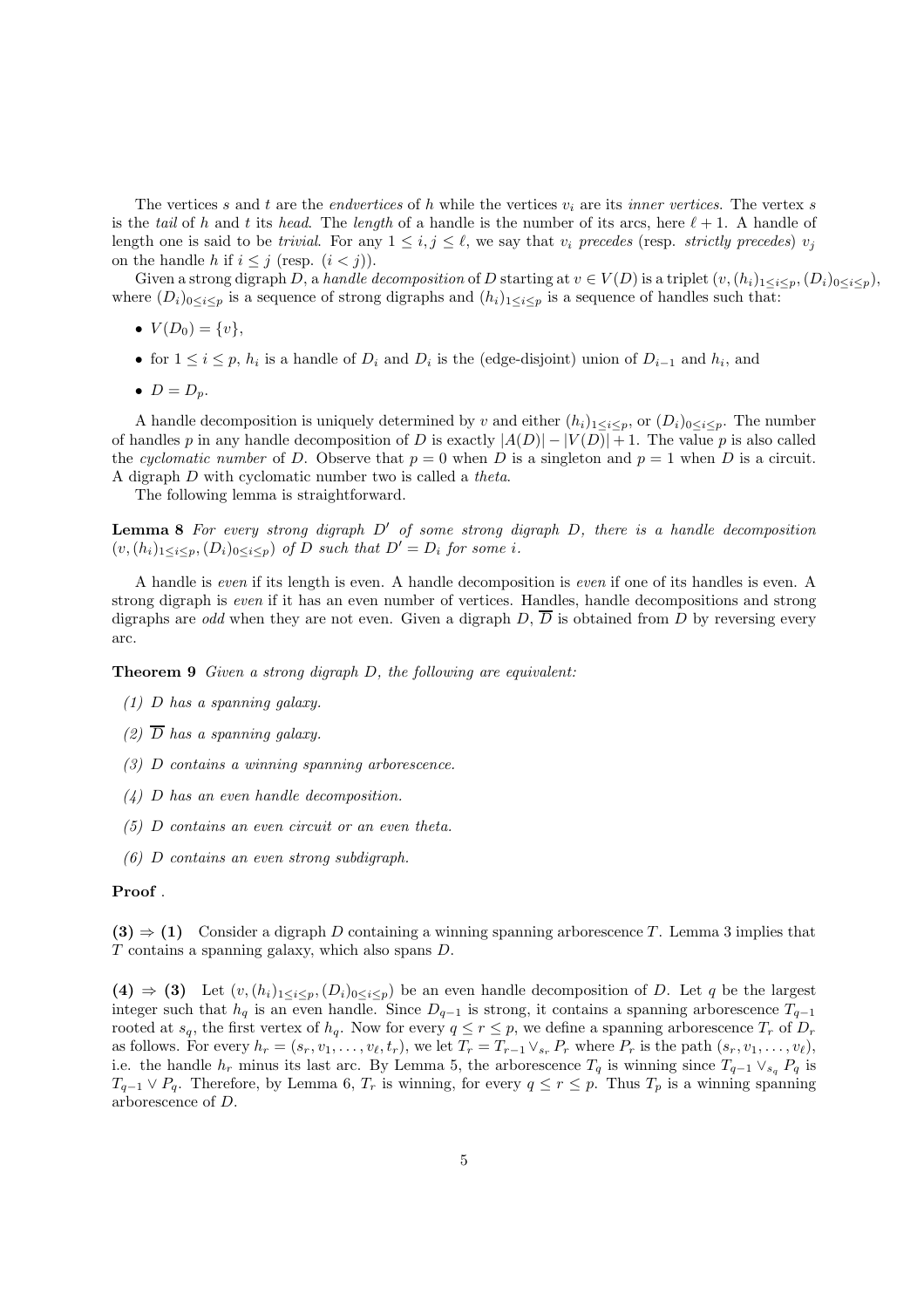$(1) \Rightarrow (4)$  By way of contradiction, suppose that there exists a strong digraph D with no even handle decomposition admitting a spanning galaxy. Observe that in particular, D has no even circuit. Choose such a  $D$  with minimum number of arcs. Let  $F$  be a spanning galaxy of  $D$ . Observe that

(o) every trivial handle st of D belongs to  $E(F)$ ,

otherwise deleting the arc st from  $D$  leaves a strong digraph spanned by  $F$  and with no even handle decomposition, against the minimality of D.

Consider a handle decomposition  $(v,(h_i)_{1\leq i\leq p},(D_i)_{0\leq i\leq p})$  of D which minimizes the number of trivial handles. Let q be the largest integer such that  $h_q = (v_0, \ldots, v_{\ell+1})$  is non trivial (here we adopt the notation  $s := v_0$  and  $t := v_{\ell+1}$ . Hence, every handle  $h_i$  is trivial for every  $q < i \leq p$ . Moreover, since  $h_q$  is odd and non trivial, we have  $\ell \geq 2$ . Since the number of trivial handles in this decomposition is minimum, we have the following straightforward properties.

- (i) there is no arc  $v_i v_j$  with  $j \geq i+2$ , except possibly  $v_0 v_{l+1}$ ;
- (ii) for  $2 \leq i \leq \ell$ , the vertex  $v_i$  has no in-neighbour in  $D_{q-1}$ ;
- (iii) for  $1 \leq i \leq \ell 1$ , the vertex  $v_i$  has no out-neighbour in  $D_{q-1}$ .

In addition, the observation (iii) implies that:

(iv)  $v_1$  has no in-neighbours in  $D_{a-1} - v_0$ .

Indeed if u is such an in-neighbour, both arcs  $uv_1$  and  $v_0v_1$  would be trivial handles of D. Hence, according to the previous observation, they both are in  $E(F)$  which is impossible.

Furthermore,

(v) there is no arc  $v_i v_i$  with  $0 \leq i \leq j \leq \ell + 1$ .

We prove (v) as follows. An arc  $v_jv_i$  is *short* if there is no distinct arc  $v_{j'}v_{i'}$  for which  $i \leq i' < j' \leq j$ . By way of contradiction, consider a short arc  $v_i v_i$  which minimizes i. By (i) and since there is no even circuit, the vertices  $v_i, v_{i+1}, \ldots, v_j$  induce an odd circuit. Moreover, since deleting the arc  $v_jv_i$  leaves D strongly connected, we have  $v_jv_i \in F$  (by (o)). Hence there is at least one vertex in  $X = \{v_{i+1}, \ldots, v_{i-1}\}\$ which has a neighbour in  $F - X$ . Let i' be the smallest index of such a vertex. By (i), (ii), (iii), (iv) and the choice of  $v_jv_i$ , we have either  $j = l + 1$  and an arc  $v_lx$  with  $x \in V(D_{q-1})$ , or there is an arc  $v_{j'}v_{i'}$ such that  $i < i' < j < j'$ . In the first case,  $v_i v_{l+1}$  is a trivial handle and so by (o), it is in  $E(F)$ . This is a contradiction to  $v_{l+1}v_i$  in  $E(F)$ . Hence we may assume that we are in the second case. If  $i'-i$  is odd then  $(v_i, v_i, v_{i+1}, \ldots, v_{i'})$  is an even handle on the circuit  $(v_{i'}, v_{i'+1}, \ldots, v_{i'})$ , contradicting the fact that D has no even handle decomposition. If  $i' - i$  is even then  $X' = \{v_{i+1}, \ldots, v_{i'-1}\}$  has odd cardinality, and both arcs  $v_{i'}v_{i'}$  and  $v_iv_i$  are in  $E(F)$ . Hence there must be a vertex in X' which has a neighbour in  $F - X'$ , contradicting the definition of i'. This proves (v).

The above properties imply that the only arc entering  $S = \{v_1, \ldots, v_\ell\}$  is  $v_0v_1$  and the only arcs leaving S are those leaving  $v_{\ell}$ . Moreover  $(v_0, v_1, \ldots, v_{\ell})$  is an induced path. If  $\{v_1v_2, v_3v_4, \ldots, v_{\ell-1}v_{\ell}\} \subseteq E(F)$ then the digraph  $D_{q-1}$  would also be a counterexample, contradicting the minimality of D. Thus  $E(F)$ contains the arcs  $v_0v_1, v_2v_3, \ldots, v_{\ell-2}v_{\ell-1}$  and all the arcs leaving  $v_{\ell}$  (by (iv)). Hence  $v_1$  has only  $v_0$  as in-neighbour (by (o)). Thus the digraph obtained from D by contracting  $v_0v_1$  and  $v_1v_2$  has a spanning galaxy and no even handle decomposition. This contradicts the minimality of D.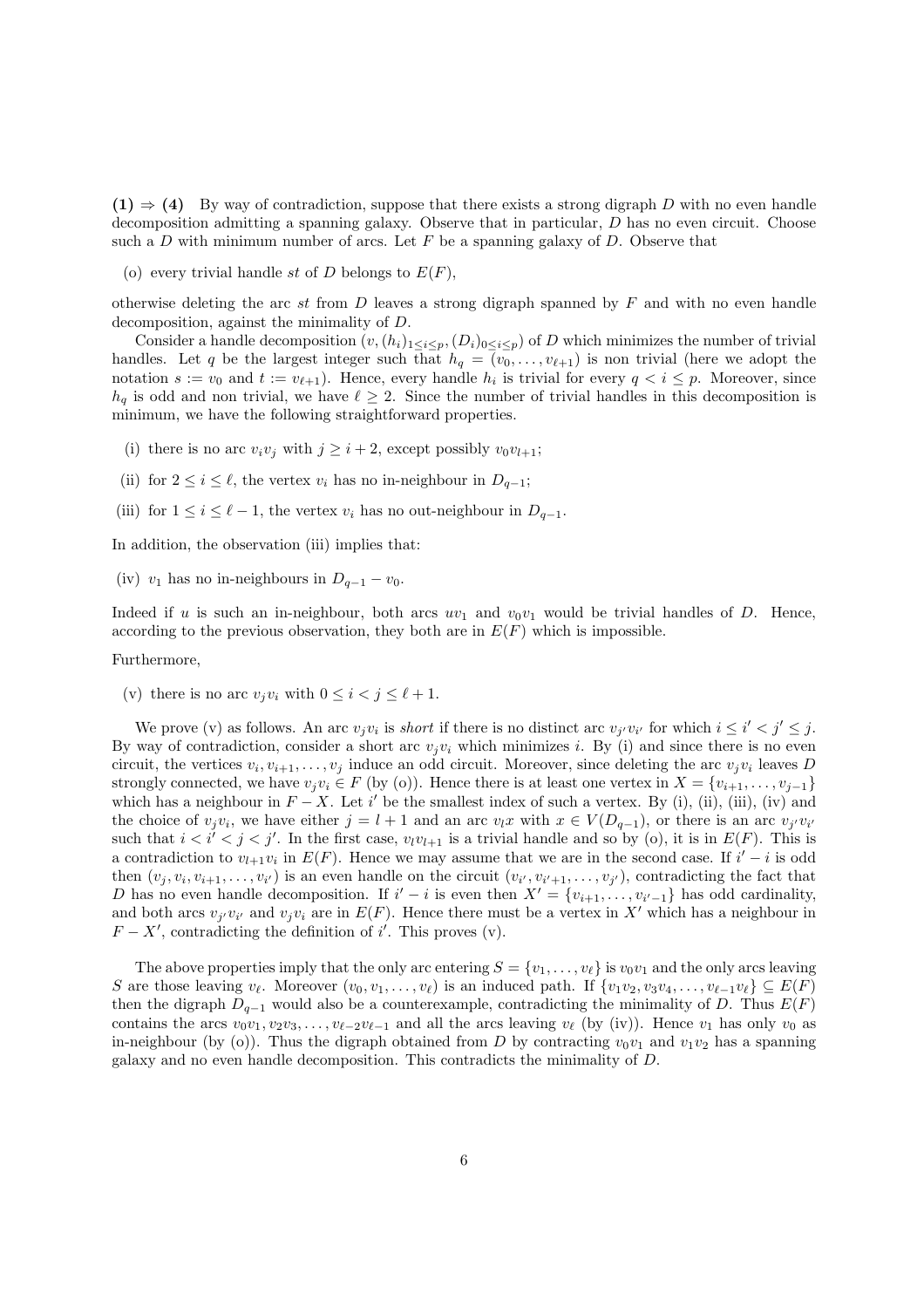$(4) \Rightarrow (5)$  By way of contradiction, suppose that there are strong digraphs with an even handle decomposition containing no even circuits nor even thetas. Consider such a digraph D with an even handle decomposition  $(v,(h_i)_{1\leq i\leq p},(D_i)_{0\leq i\leq p})$  minimizing p. It is clear, by minimality of p that the only even handle of this decomposition is  $h_p$ . Otherwise  $D_{p-1}$  would contradict the minimality of p.

In the remainder, we denote by s and t the tail and the head respectively of the handle  $h_p$ .

### Claim 1  $p > 2$ .

If  $p = 1$  then D would be an even circuit. If  $p = 2$ , then  $h_1$  has odd length and thus D would either be an even theta or contain an even circuit. This proves Claim 1.

By Lemma 8, there is a handle decomposition  $(s,(h'_i)_{1\leq i\leq p},(D'_i)_{0\leq i\leq p})$  of D starting at s and such that  $h'_p = h_p$ . For every  $1 < i < p - 1$ , let us denote by  $s_i$  the tail of  $h'_i$  and by  $t_i$  its head.

The vertex t is an inner vertex of  $h'_{p-1}$  otherwise the digraph obtained from D by suppressing  $h'_{p-1}$ would contradict the minimality of p. Thus, we can divide  $h'_{p-1}$  into two subpaths: P with tail  $s_{p-1}$  and head t and Q with tail t and head  $t_{p-1}$ . Furthermore Q has odd length otherwise the digraph obtained from  $D$  by suppressing  $P$  would contradict the minimality of  $p$ .

**Claim 2** For every  $1 < i < p$ , the endvertices of  $h'_i$  are inner vertices of  $h'_{i-1}$ .

Suppose for a contradiction that the claim does not hold. Let  $q$  be the largest integer such that one of the two endvertices of  $h'_q$  is not an inner vertex of  $h'_{q-1}$ . One of the endvertices of  $h'_q$  is an inner vertex of  $h'_{q-1}$ . Otherwise  $h'_{q-1}$  would be a handle of D and the digraph obtained from D by suppressing  $h'_{q-1}$ would contradict the minimality of p. By directional duality, we may assume that  $s_q$  is an inner vertex of  $h'_{q-1}$  and  $t_q$  is not. Let us divide  $h'_{q-1}$  into two paths, the path R with tail  $s_{q-1}$  and head  $s_q$  and the path S with tail  $s_q$  and head  $t_{q-1}$ . Then S is a handle of D and the digraph obtained from D by suppressing R contradicts the minimality of p (the handles  $h'_{q-1}$  and  $h'_{q}$  are replaced by the concatenation of R and  $h_q$ ). This proves Claim 2.

**Claim 3** For every  $1 < i < p$ , the vertex  $t_i$  precedes  $s_i$  on  $h'_{i-1}$ .

Suppose not. Then  $s_i$  stricly precedes  $t_i$  on  $h'_{i-1}$ . Let R be the subpath of  $h'_{i-1}$  with tail  $s_i$  and head  $t_i$ . Then R is a handle of D and the digraph obtained form D by suppressing R contradicts the minimality of p (the handles  $h'_{i-1}$  and  $h'_{i}$  are replaced by a single handle going from  $s_{i-1}$  to  $t_{i-1}$  containing  $h'_{i}$ ). This proves Claim 3.

The circuit  $h'_1$  can be divided into two paths:  $P_1$  with tail  $s_2$  and head  $t_2$  and  $P_2$  with tail  $t_2$  and head  $s_2$ . If  $s_2$  and  $t_2$  are identical, we assume that  $P_2$  has no arc. According to the Claims 2 and 3,  $P_1$  is a handle of D which suppression leaves a digraph with an even handle decomposition and no even circuit or theta. This contradicts the minimality of D.

 $(5) \Rightarrow (6)$  Trivial since even circuits and thetas are strong digraphs with an even number of vertices.

(6)  $\Rightarrow$  (4) By Lemma 8 consider a handle decomposition  $(v,(h_i)_{1\leq i\leq p},(D_i)_{0\leq i\leq p})$  of D such that some digraphs  $D_i$  have an even number of vertices. Let q be the smallest integer such that  $D_q$  has an even number of vertices. Then the handle  $h_q$  has an odd number of inner vertices, thus has even length.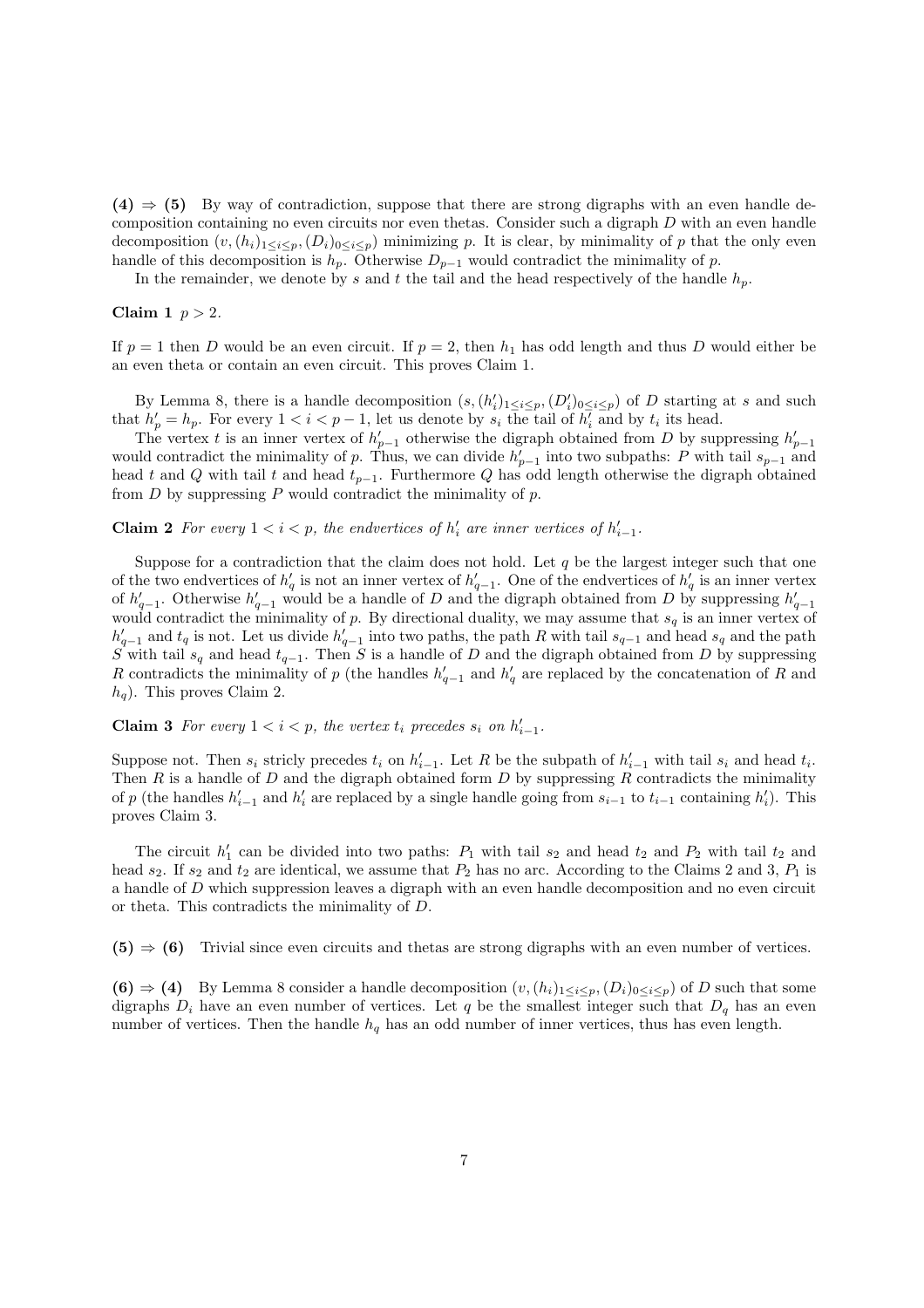(4)  $\Leftrightarrow$  (2) It is clear that a strong digraph D has an even handle decomposition if and only if  $\overline{D}$  does. Thus, since (4)  $\Leftrightarrow$  (1), a strong digraph D has an even handle decomposition if and only if  $\overline{D}$  has a spanning galaxy.

 $\Box$ 

Since every vertex  $v$  of every strong digraph  $D$  is the root of an arborescence  $T$ , by Lemma 2, for every strong digraph  $D$  and every vertex  $v$  of  $D$ ,  $D$  has a galaxy spanning every vertex except possibly v. This can be improved as follows.

**Theorem 10** A strong digraph D has either a spanning galaxy or for every  $v \in V(D)$ , D has a matching spanning every vertex except v.

This comes from the characterization of factor critical graphs by Lovász [9]. A non-oriented graph  $G$ is factor critical, if for every  $v \in V(G)$  the graph  $G - v$  has a perfect matching and Lovász showed that a graph G is factor critical if and only if it has an odd handle decomposition.

Theorem 11 Deciding if a strong digraph contains an even strong subdigraphs is polynomial-time solvable.

**Proof**. Let us describe a polynomial-time algorithm to decide whether a strong digraph D contains an even strong subdigraph (ESS for short). The algorithm performs as follows. We first find a handle decomposition  $(v,(h_i)_{1\leq i\leq p},(D_i)_{0\leq i\leq p})$  where  $h_q=(x_0,x_1,\ldots,x_\ell)$  is the last non-trivial handle. If there exists an arc with tail in  $V(D_{q-1})$  and head in  $\{x_2,\ldots,x_{\ell-1}\}$ , or with tail in  $\{x_1,\ldots,x_{\ell-2}\}$  and head in  $V(D_{q-1})$ , or an arc  $x_ix_j \neq x_0x_l$  with  $i + 1 < j$ , then this arc is a trivial handle  $h_{q'}$  with  $q' > q$ ; one can easily find a new handle decomposition with less trivial handles. Since this operation is done in constant time and since the initial number of trivial handles is polynomial, one can compute in polynomial time a handle decomposition where there are no such trivial handles. If the decomposition has an even handle then return "YES" thanks to Theorem 9. We can then suppose in the remainder that  $\ell$  is odd. Let D' be the digraph obtained from  $D_{q-1}$  by adding all the arcs between  $N_D^-(x_1)$  and  $N_D^+(x_{\ell-1})$ . Let  $S = \{x_1, x_2, \ldots, x_{\ell-1}\}\$ be the set of inner vertices of  $h_q$ .

Claim 4 D has an ESS if and only if  $D[S]$  has an ESS or  $D'$  has an ESS.

Since every subdigraph of  $D[S]$  is a subdigraph of D, if  $D[S]$  has an ESS, then D has an ESS. Therefore, we may suppose that  $D[S]$  does not have an ESS. For every ESS E of D, the digraph  $E' = D'[V(E) \setminus S]$ is an ESS of D'. Indeed, if  $|V(E)| \neq |V(E')|$ , the handle  $h_q$  is a subdigraph of E; however  $h_q$  is odd so  $|V(h_q)|$  is even, and thus  $|V(E')| = |V(E)| - |V(h_q)| + 2$  is also even. Furthermore, since the paths of E from  $N_D^-(x_1)$  to  $N_D^+(x_{\ell-1})$  are replaced by single arcs in E', E' is strong. Finally, it is also clear that given any ESS F' of D' one of the graphs  $D[V(F')]$  or  $D[V(F') \cup S]$  is an ESS of  $D$  – according to whether or not there is an arc uv in  $A(F') \cap (N_{D}^-(x_1) \times N_{D}^+(x_{\ell-1}))$ . This proves Claim 4.

Checking if  $D[S]$  has an ESS can be done in polynomial time. We first check if there exists a backward arc (i.e. an arc  $x_bx_a$  such that  $a < b$ ) such that a and b have distinct parity. If there is such an arc, the graph  $D[{x_a, x_{a+1}, \ldots, x_b}]$  is an ESS.

If there exists no such arc, we distinguish two types of backward arcs  $x_bx_a$  of  $D[S]$ : the arcs where a and b are both even, called  $e\text{-}arcs$ , and those where a and b are both odd, called  $o\text{-}arcs$ . Observe that the vertex set F of an ESS of  $D[S]$  is of the form  $\{x_i, x_{i+1},...,x_j\}$ . Indeed, since there is no arc  $x_a x_b$ with  $a+1 < b$  in  $D[S]$  and since there is a path from the vertex with smaller index in  $V(F)$  (here  $x_i$ ) to the one with higher index (here  $x_j$ ), all the vertices between  $x_i$  and  $x_j$  are in F.

Furthermore since  $F$  is even, i and j have distinct parity. Consider a set  $A$  of backward arcs such that the union of the directed path  $\{x_i, x_{i+1},...,x_j\}$  and A is strong, and such that in addition A is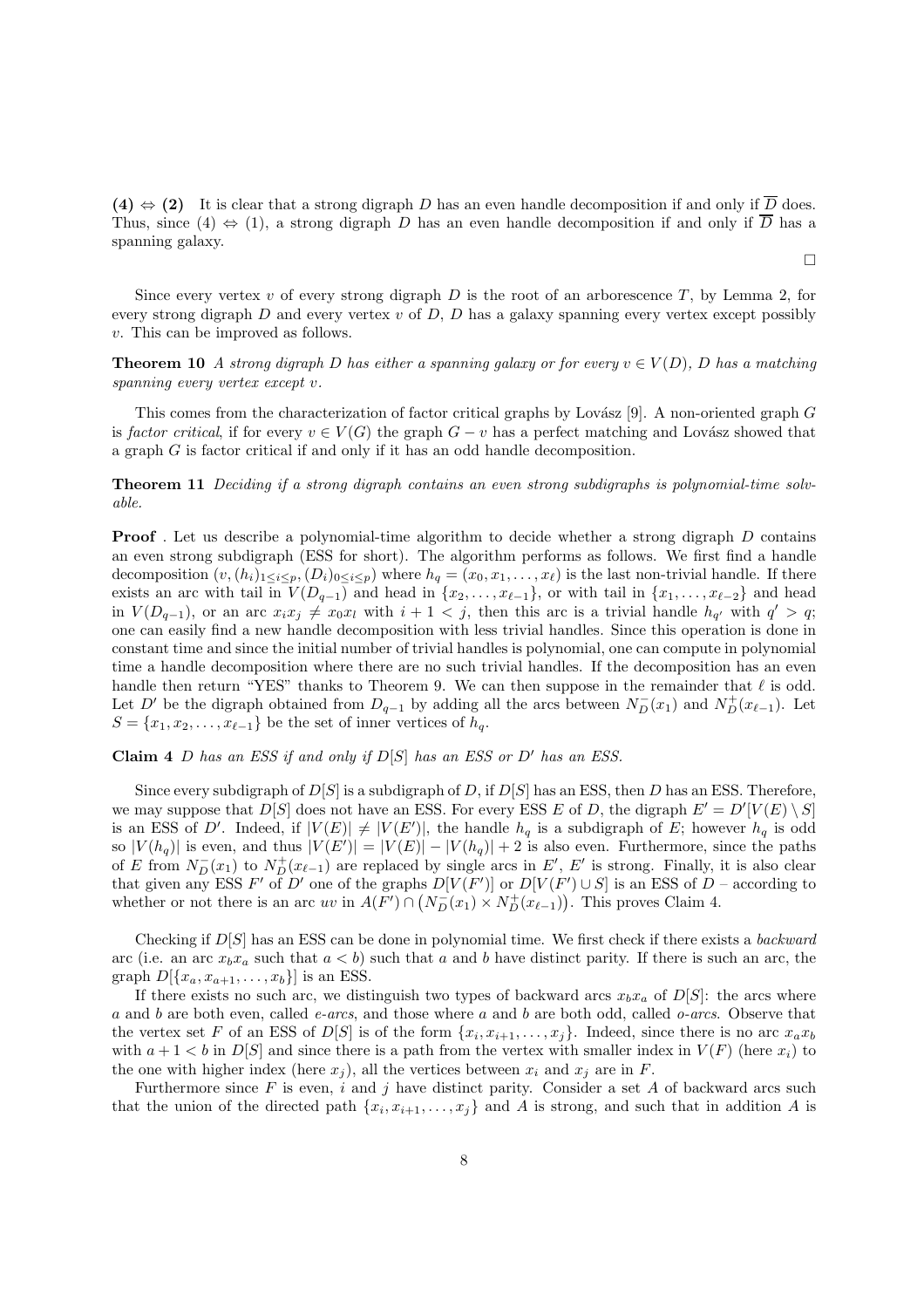minimum with respect to inclusion. The arcs of A, when ordered increasingly according to the index of their tail, are such that two consecutive arcs  $x_cx_a$  and  $x_dx_b$  satisfy  $a < b < c < d$ . Note that since i and j have distinct parity, there exists two consecutive backward arcs of distinct types (one is an e-arc and the other one is an o-arc), say  $x_cx_a$  and  $x_dx_b$ . Then  $D[x_a, x_{a+1},...,x_d]$  is an ESS.

Hence to summarize  $D[S]$  contains an ESS if and only if it contains an ESS with at most two backward arcs. So this can be checked in polynomial time.

In the case of  $D'$ , we check whether it contains an ESS or not by applying the algorithm recursively.  $\Box$ 

Theorems 9 and 11 imply the following.

Corollary 12 The Spanning Galaxy problem is polynomial-time solvable for strong digraphs.

### 4.1 Prescribing an arc

Thomassen [12] showed that it is NP-complete to decide whether a digraph D has an even circuit containing a given arc. On the other hand, there is a polynomial-time algorithm to decide whether a digraph D has an even circuit avoiding a given arc uv, it suffices to test whether  $D \setminus \{uv\}$  has an even circuit or not (by  $[10, 11]$ ). Similarly, one can decide in polynomial time whether a digraph D has an even circuit or an even theta avoiding a given arc uv, by testing the strong components of  $D \setminus \{uv\}$ . We now show that one can also decide in polynomial time if a strong digraph has an even strong digraph containing a given arc.

Theorem 13 It is polynomial-time decidable whether a strong digraph has an even strong digraph (ESS) containing (resp. avoiding) a given arc.

**Proof**. The algorithm to decide if a strong digraph D has an ESS avoiding a given arc uv is very simple. It just has to check if some strong connected component of  $D \setminus \{uv\}$  has an ESS.

The algorithm to decide if a strong digraph  $D$  has an even strong subdigraph containing a given arc uv is very similar to the algorithm described in the proof of Theorem 11. Indeed, consider a handle decomposition  $(u,(h_i)_{1\leq i\leq p},(D_i)_{0\leq i\leq p})$  such that  $uv\in h_1$  and such that the number of trivial handles is minimized.

If  $h_1 = (x_0 = u, x_1 = v, x_2, \ldots, x_{l-1}, x_l = u)$  is the last (and only) non-trivial handle, then the other arcs of D are arcs  $x_ix_j$  with  $0 < j < i \leq l$ . Thus D has only one path from v to u, namely  $(v, x_2, \ldots, x_{l-1}, u)$ . So, every strong digraph containing uv spans D and D has an ESS containing uv if and only if D is even, which is easily checked.

Now suppose that the last non-trivial handle is  $h_q = (x_0, x_1, \ldots, x_l)$  with  $q > 1$ . Then there is no arc from  $D_{q-1}$  to  $\{x_2,\ldots,x_{\ell-1}\}$ , from  $\{x_1,\ldots,x_{\ell-2}\}$  to  $D_{q-1}$ , nor arc  $x_ix_j \neq x_0x_l$  with  $i+1 < j$ . If  $h_q$  is even then one of  $D_{q-1}$  or  $D_q$  is an even strong subdigraph containing uv. Thus assume  $h_q$  is odd, and consider the digraph D' obtained from  $D_{q-1}$  by adding all the arcs between  $N_D^-(x_1)$  and  $N_D^+(x_{l-1})$ . One can verify that  $D$  has an ESS containing uv if and only if  $D'$  has an ESS containing uv. Thus the algorithm just has to consider the smaller strong digraph  $D'$ . . The contract of the contract of  $\Box$ 

We now prove that the similar variants of the SPANNING GALAXY problem are NP-complete.

Theorem 14 It is NP-complete to decide, given a strong digraph and one of its arc, whether there exists a spanning galaxy containing (resp. avoiding) this arc.

Proof. The reduction from the SPANNING GALAXY problem in the acyclic case is straightforward. Given an acyclic digraph D, we construct D' from D by adding a disjoint directed path  $(a_1, a_2, a_3, a_4)$ ,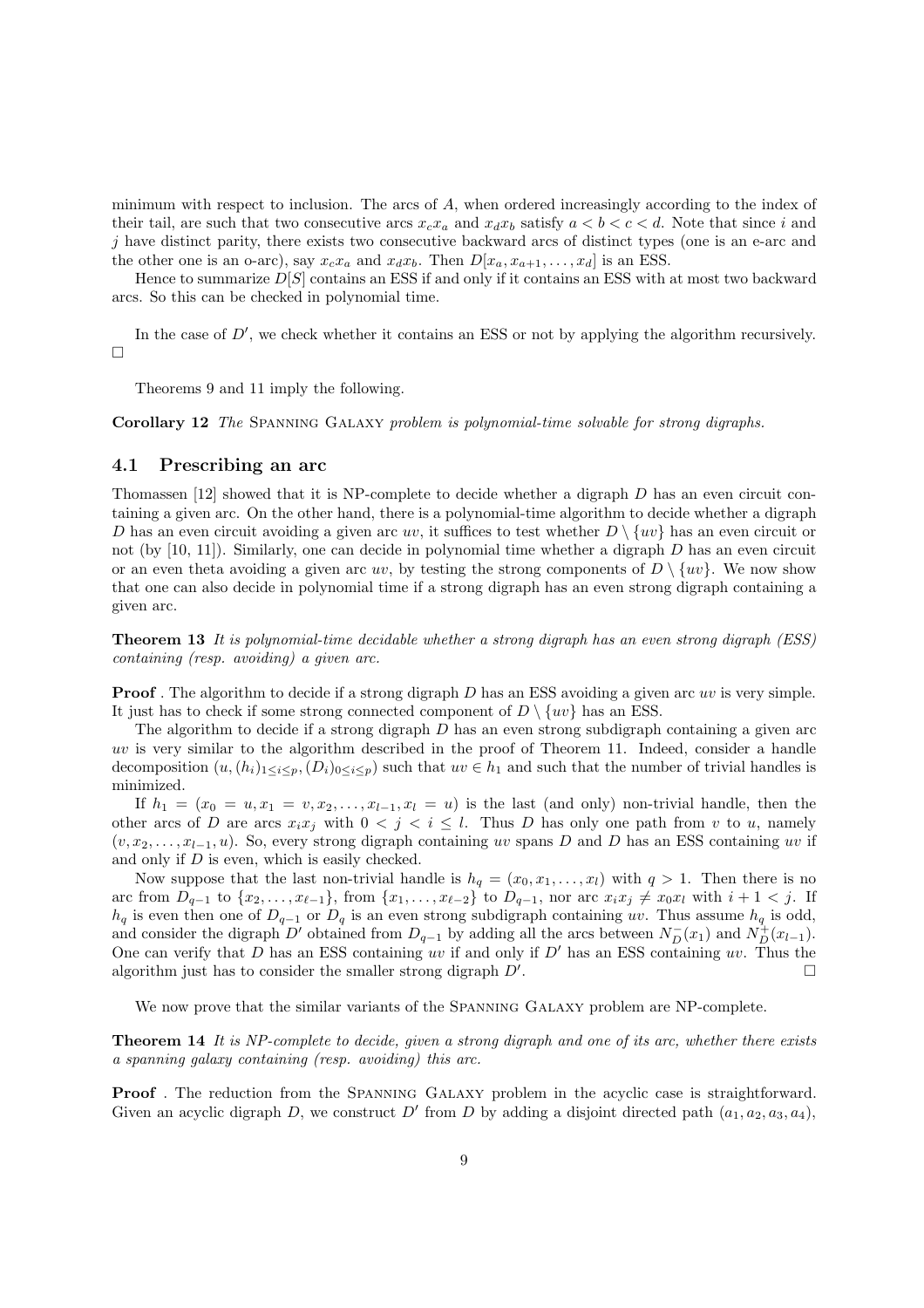all possible arcs from  $a_4$  to sources of D, and all possible arcs from sinks of D to  $a_1$ . Note that D' is strong. Observe that D' has a spanning galaxy F containing the arc  $a_1a_2$  (resp. avoiding  $a_2a_3$ ) if and only if D has a spanning galaxy.  $\Box$ 

# 5 Parameterizations of Galaxy Problems

The Spanning Galaxy problem being hard in the general case, it is natural to ask if some parameterized version is tractable. A first attempt could be to ask for a fixed parameter tractable algorithm on parameter k (i.e. admitting an algorithm in time  $O(f(k)n^c)$  for some constant c) deciding if a digraph admits a spanning galaxy with at most  $k$  stars. Unfortunately, the problem  $k$ -DOMINATION (which is W[2]-complete [6]) admits a straightforward reduction to this problem. Indeed, every minimal dominating set A of a graph G (with no isolated vertex) corresponds to the set of roots of a spanning galaxy of the digraph D obtained from G by replacing each edge  $ab \in E(G)$  by the arcs ab and ba. Hence the SPANNING GALAXY problem is at least as hard as  $k$ -DOMINATION, thus it is  $W[2]$ -hard.

However, the following problem is easier to handle:

 $k$ -GALAXY problem Instance: A digraph  $D$  and an integer  $k$ . Parameter: k. Question: Does  $D$  have a galaxy spanning at least  $k$  vertices?

This problem is very easily fixed parameter tractable, but we will show a much stronger result. Indeed, there is a polynomial algorithm (in size of D) which transforms every instance  $(D, k)$  of k-GALAXY into an instance  $(D', k')$  which is equivalent to  $(D, k)$  and such that  $k' \leq k$  and  $D'$  has at most  $2k - 2$ vertices. This algorithm is called a  $(2k-2)$ -kernelization algorithm, and the output D' is called a kernel. Observe that applying a brute force algorithm on  $D'$  to check if it admits a galaxy spanning at least k' vertices takes  $O(f(k))$  time. Hence the existence of the kernelization algorithm gives an FPT algorithm for k-GALAXY running in  $O(f(k) + n^c)$  time.

The general idea of the proof is the following. Given an input  $(D, k)$ , first grow a galaxy by some local procedures in order to obtain a galaxy that is *locally maximal*. Then we compute some matchings in order to get a larger galaxy. When no more improvement is obtained, we stop the process and we check if the largest obtained galaxy has at least k vertices. If so,  $(D, k)$  is a "Yes" instance of the k-GALAXY problem and we return the small "Yes" instance  $(S_k, k)$  with  $S_k$  the star of order k. If not, we can find a kernel.

A galaxy  $F$  of  $D$  is *locally maximal* if it satisfies the following conditions:

- (a) The vertices of  $V(D) \setminus V(F)$  form a stable set.
- (b) If  $uv \in A(F)$  and  $uw \in A(D)$ , then we have  $w \in V(F)$ .
- (c) If  $u \in V(F)$  and  $uv, uw \in A(D)$ , at least one of v and w belong to  $V(F)$ .
- (d) If  $uv, uw \in A(F)$  and  $wx \in A(D)$ , then  $x \in V(F)$ .

Given a galaxy G one can compute a locally maximal galaxy  $\text{Im}(G)$  spanning at least as many vertices as G with the following polynomial-time algorithm.

Algorithm 1  $(\text{lm}(G))$ 

Step 1:  $F := G$ .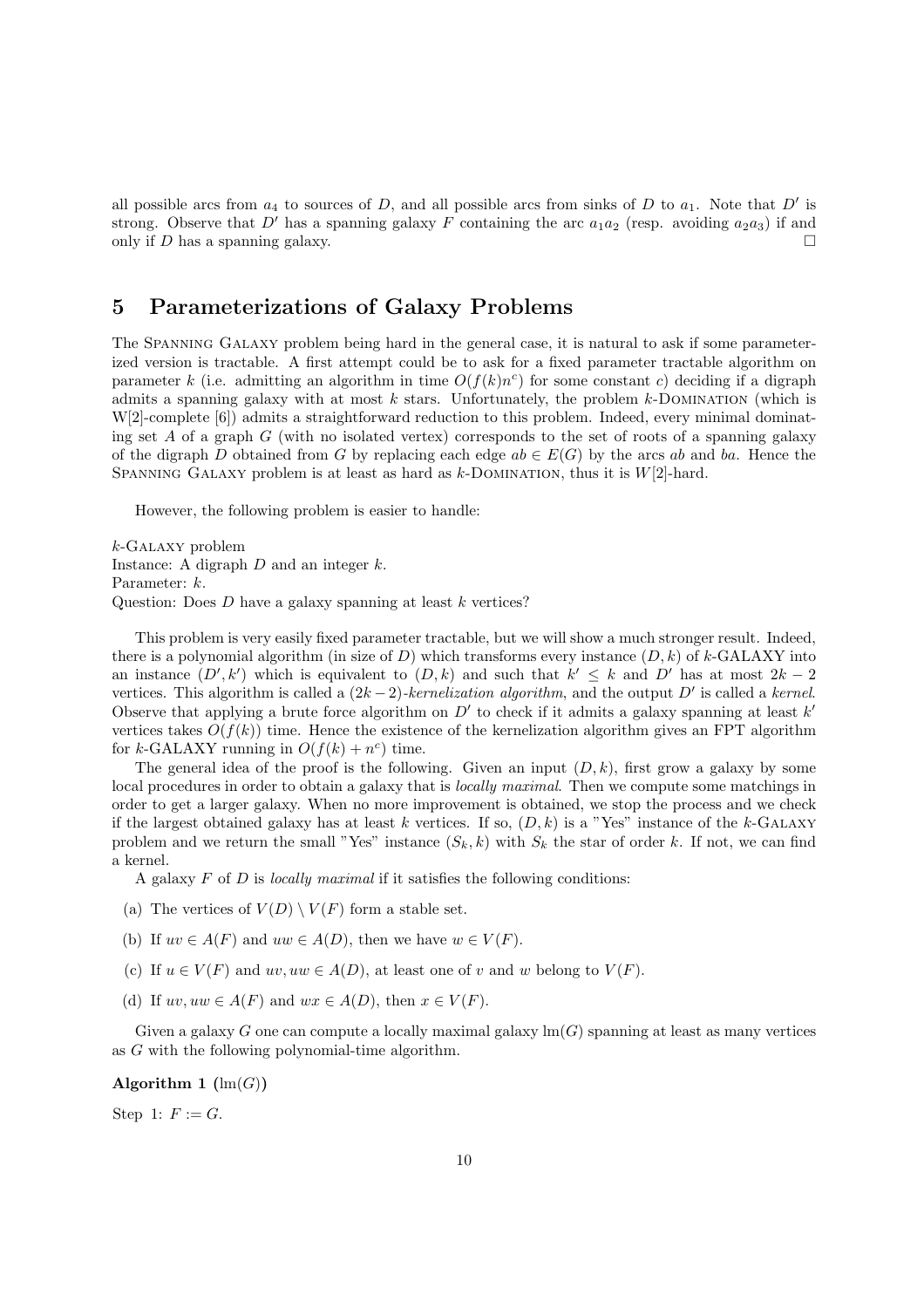Step 2: If  $uv \in D \setminus F$  then  $V(F) := V \cup \{u, v\}$ ;  $E(F) := E(F) \cup \{uv\}$ ; Go to Step 2.

- Step 3: If  $uv \in A(F)$ ,  $uw \in A(D)$  and  $w \notin V(F)$  then  $V(F) := V \cup \{w\}$ ;  $E(F) := E(F) \cup \{uw\}$ ; Go to Step 2.
- Step 4: If  $tu \in E(F)$ ,  $uv, uw \in A(D)$  and  $v, w \notin V(F)$ , then  $V(F) := V \cup \{v, w\}; E(F) := E(F) \setminus \{tu\} \cup \{uv, uw\};$ If  $d_F^+(t) = 0, V(F) := V(F) \setminus \{t\};$ Go to Step 2.
- Step 5: If  $uv, uw \in E(F)$ ,  $wx \in A(D)$  and  $x \notin V(F)$ , then  $V(F) := V(F) \cup \{x\}$ ;  $E(F) := E(F) \setminus \{uw\} \cup \{wx\}$ ; Go to Step 2.

Step 6: Return F.

This procedure being defined, one can now describe the kernelization algorithm.

Algorithm 2 ( $Ker(D, k)$ )

Step 1:  $G := (\emptyset; \emptyset);$ 

Step 2:  $G := \text{lm}(G);$ 

Step 3:  $N_G^+ = \{v \in V(D) \setminus V(G) \mid \exists u \in V(G), uv \in A(D)\};\ N_G^- = V(D) \setminus (V(G) \cup N_G^+);$ 

Step 4: Compute a maximum matching  $M$  in the bipartite graph induced by the arcs from  $N^-(G)$  to  $V(G)$ ;

Step 5: If  $|V(M)| > |V(G)|$  then  $G := M$  and go to Step 2:

Step 6: If  $|V(G)| \geq k$ , return  $(S_k, k)$ .

Step 7: Else, return  $(D[V(G) \cup N^+(G) \cup V(M)], k$ .

**Theorem 15** Algorithm 2 is a  $(2k-2)$ -kernelization of the k-GALAXY problem.

**Proof**. As one can compute  $\text{Im}(G)$  and the maximum matching in a graph in polynomial time, Algorithm 2 runs in polynomial time. Indeed it goes back at most  $|V(D)|$  times to Step 2 (from Step 5) since the order of the galaxy strictly increases each time.

Let us now show that  $(D, k)$  is a "Yes" instance of the k-GALAXY problem if and only if  $Ker(D, k)$ is. This is trivially true when Algorithm 2 stops at Step 6. Hence we may assume that it stops at Step 7.

The galaxy  $G$  (at the end of the running) is a locally maximal galaxy because of Step 2. Condition (a) implies that  $N_G^-$  is a stable set of D. Note that  $N_G^+$  may contain in-neighbours of  $V(G)$  while  $N_G^$ contains no out-neighbours of  $V(G)$ .

 $D' = D\langle V(G) \cup N^{+}(G) \cup V(M) \rangle$  is a subdigraph of D. Hence if  $Ker(D, k) = (D', k)$  is a "Yes" instance, so is  $(D, k)$ . Reciprocally, we shall prove that if  $(D, k)$  is a "Yes" instance so is  $(D', k)$ . Suppose not. Then there is a galaxy  $G^*$  of D such that D' does not contain a galaxy spanning  $|V(G^*)|$  vertices. Among the possible choices of  $G^*$ , select one which minimizes its number of vertices in  $N_G^- \setminus M$ , and then which minimizes its number of arcs between  $N_G \setminus M$  and  $V(G)$ . Since  $G^* \not\subset D'$ ,  $G^*$  has a vertex  $u \in N_G^- \setminus M$ , and thus  $G^*$  has an arc  $uv_1$  with  $v_1 \in V(G)$ . Since  $uv_1 \notin M$  there is an arc  $u_1v_1$  in M. We inductively define the vertices  $u_i$  and  $v_i$ , for  $i \geq 2$ , as follows. If  $u_{i-1}$  does not belong to  $G^*$  then  $u_j$  and  $v_j$  are not defined for  $j \geq i$ . Otherwise, let  $v_i$  be any vertex such that  $u_{i-1}v_i$  is an arc of  $G^*$ . Note that  $v_i \neq v_j$  with  $j < i$  (otherwise it would have two incoming arcs in  $G^*$ ) and that  $v_i \in V(M)$ , otherwise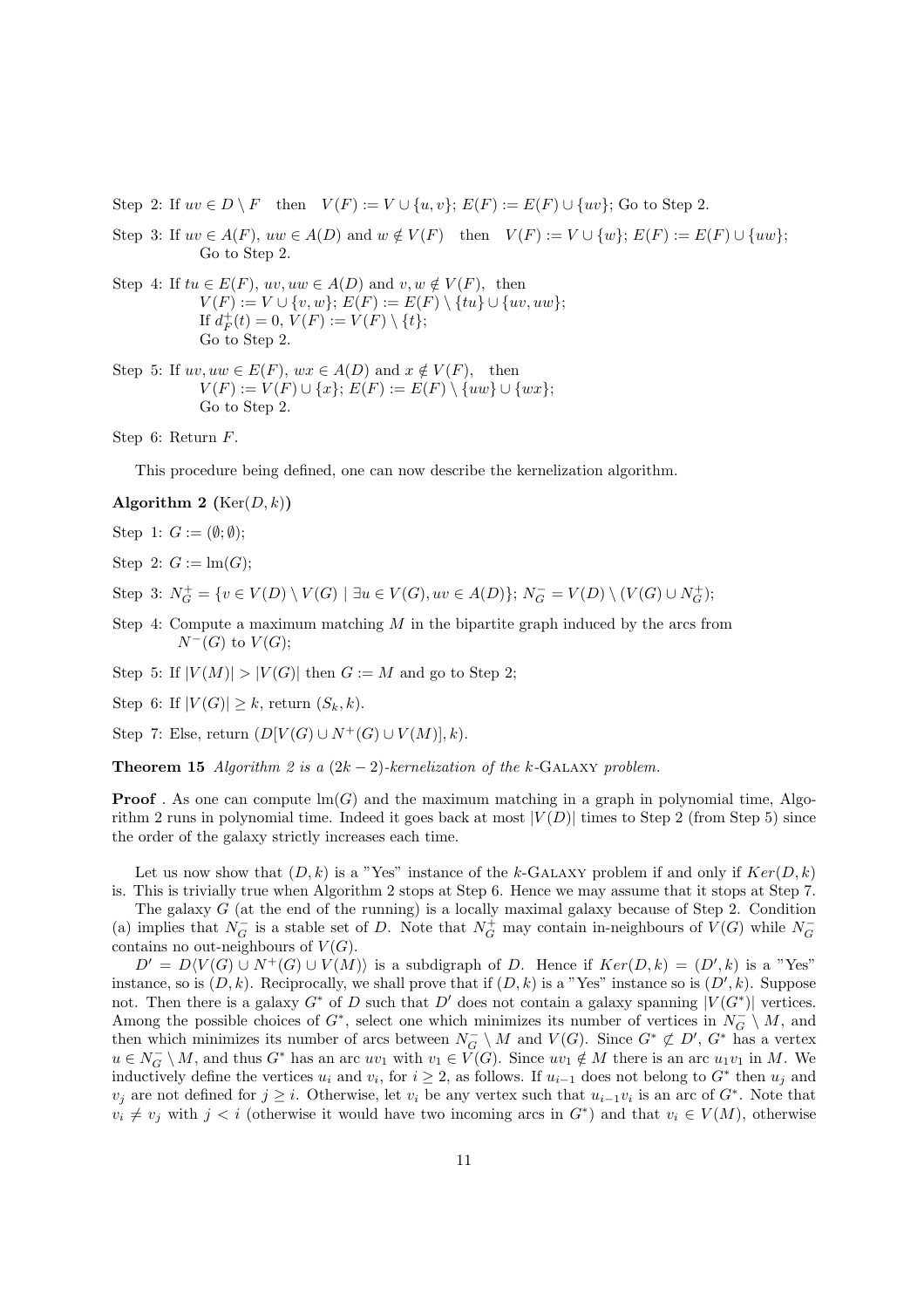the path  $(v_i, u_{i-1}, v_{i-1}, \ldots, u_1, v_1, u)$  would be an augmenting path with respect to M, contradicting the maximality of M. Thus let  $u_i$  be the vertex such that  $u_i v_i \in M$ . Let t be the greater index for which the vertices  $u_t$  and  $v_t$  are defined. Then  $u_t \notin V(G^*)$  and we can replace the arcs  $uv_1$  and  $u_{i-1}v_i$ , for  $2 \leq i \leq t$ , by the arcs  $u_i v_i$ , for  $1 \leq i \leq t$ . Note that since  $u_t$  was not previously spanned, the obtained galaxy spans at least as many vertices as  $G^*$  and covers more arcs of  $M$ , a contradiction to the choice of  $G^*$ .

G has at most  $k-1$  vertices because of Step 6. Since G is locally maximal, we have  $|N^+(G)| \leq$  $|V(G)|/2$  because of the conditions (b), (c) and (d). Finally,  $|V(M)| \leq |V(G)|$  because of Step 5 and  $|V(M) \setminus V(G)| = |V(M)|/2$  by definition of M. Hence  $|V(D')| \leq 2|V(G)| \leq 2k-2$  $|V(M) \setminus V(G)| = |V(M)|/2$  by definition of M. Hence  $|V(D')| \le 2|V(G)| \le 2k - 2$ .

### 6 Directed Star Arboricity

Recall that the *directed star arboricity* of a digraph  $D$ , denoted by  $dst(D)$ , is the minimum number of galaxies needed to cover  $A(D)$ . This notion has been introduced in [7] and is an analog of the star arboricity defined in [1].

Let us denote the maximum multiplicity of an edge in a multigraph G by  $\mu(G)$ . By Vizing's theorem [13], one can colour the edges of a multigraph with  $\Delta(G) + \mu(G)$  colours so that two edges have different colours if they are incident. Since the multigraph underlying a digraph has maximum multiplicity at most two, for any digraph  $D$ ,  $dst(D) \leq \Delta + 2$ . Amini et al. [3] conjecture the following:

Conjecture 16 (Amini et al. [3]) Every digraph D with maximum degree  $\Delta \geq 3$  satisfies dst(D)  $\leq \Delta$ .

The condition  $\Delta \geq 3$  in the above conjecture is necessary since the odd circuits have maximum degree 2 and directed star arboricity 3. This conjecture would be tight since every digraph with a vertex with in-degree ∆ (and out-degree 0) has directed star arboricity at least ∆. In [3], Amini et al. proved that Conjecture 16 holds when  $\Delta = 3$ .

A nice galaxy in a digraph G is a galaxy spanning all the vertices of maximum degree. To prove Conjecture 16 by induction on the maximum degree, it suffices to show that every digraph with maximum degree  $\Delta \geq 4$  has a nice galaxy.

### Conjecture 17 (Amini et al. [3]) Every digraph with maximum degree  $\Delta > 4$  has a nice galaxy.

Amini et al. [3] showed the conjecture for 2-diregular digraphs. In this section, we prove Conjecture 17 for acyclic digraphs, which implies Conjecture 16 for acyclic digraphs. We also prove that every digraph has a galaxy spanning the vertices with in-degree at least two and derive that  $dst(D) \leq \Delta(D) + 1$  for every digraph D.

### 6.1 Acyclic digraphs

In this subsection, we settle Conjecture 17 for acyclic digraphs and derive that Conjecture 16 holds for acyclic digraphs. To do so, we need the following lemma on odd-cycles+matching graphs. An oddcycles+matching graph is the disjoint union of odd cycles and a matching.

Lemma 18 Every graph with at least one edge has an odd-cycles+matching subgraph spanning all the vertices of maximum degree.

**Proof**. Let G be a graph of maximum degree  $\Delta$  and  $V_{\Delta}$  be the set of vertices of degree  $\Delta$ . The result holds trivially if  $\Delta = 1$  so we may assume that  $\Delta \geq 2$ . Let H be an odd-cycles+matching subgraph that spans the maximum number of vertices of  $V_{\Delta}$ . Let  $C_1, \ldots, C_p$  be the odd cycles of H and M its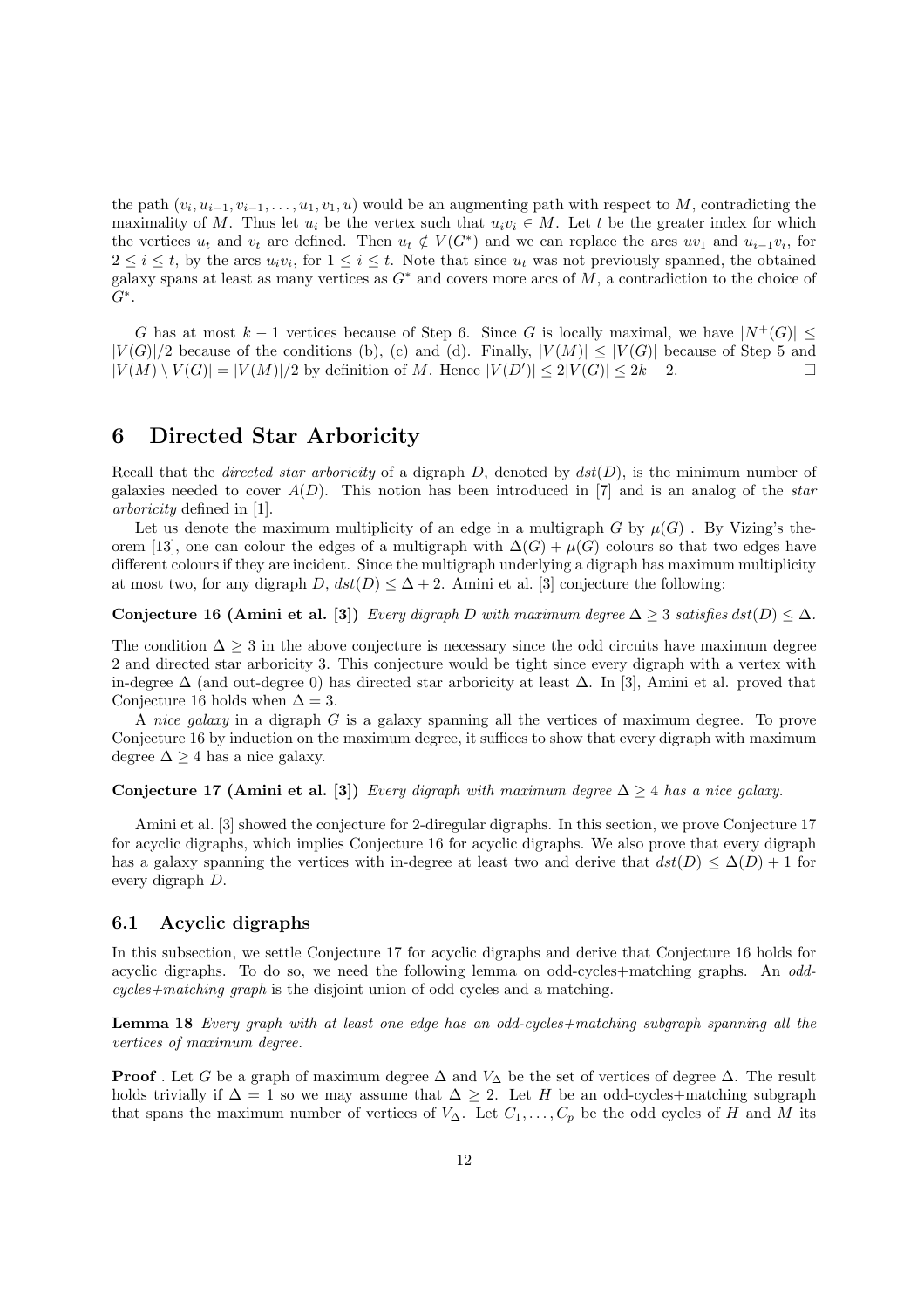matching. Suppose by way of contradiction that there is a vertex v in  $V_{\Delta} \setminus V(H)$ . An alternating v-path is a path starting at v such that every even edge is in M (and so every odd edge is not in M). Let  $A_0$ (resp.  $A_1$ ) be the set of vertices u such that there exists a v-alternating path of even (resp. odd) length ending at u. Note that  $v \in A_0$  as  $(v)$  is an alternating v-path of length 0.

### Claim 5  $A_0 \subset V_\Delta$ .

Suppose that  $A_0 \not\subset V_\Delta$ . Then there is a vertex  $x \in A_0 \setminus V_\Delta$ . Let P be the even alternating v-path ending at x. Then the odd-cycles+matching subgraph obtained from  $H$  by replacing the matching  $M$  by  $M' = M \triangle P$  spans one more vertex of  $V_{\Delta}$ , namely v, than H. This is a contradiction.

### Claim 6  $A_1 \subseteq V(H)$ .

Suppose by way of contradiction that a vertex  $x \in A_1$  is in  $V(G) \setminus V(H)$ . Let P be an odd alternating  $v$ -path ending at x. Then the odd-cycles+matching subgraph obtained form H by replacing the matching M by  $M' = M \triangle P$  spans one more vertex of  $V_{\Delta}$ , namely v, than H. This is a contradiction.

Claim 7  $A_1 \subseteq V(M)$ .

Suppose by way of contradiction that a vertex  $x \in A_1$  is in  $\bigcup_{i=1}^p C_i$ , say in  $C_p$ . Then  $C_p - x$  has a matching  $M_1$ . Let P be an odd alternating v-path ending at x. This path of odd length has a perfect matching  $M_2 = P \setminus M$ . Thus the disjoint union of  $C_1, \ldots, C_{p-1}$  and  $(M \setminus P) \cup M_1 \cup M_2$  is an odd-cycles+matching subgraph spanning more vertices of  $V_{\Delta}$  than  $M$ . This is a contradiction.

Claim 8  $|A_0| = |A_1| + 1$ .

Indeed, M matches every vertex of  $A_0$ , except v, with a vertex of  $A_1$ , and vice versa.

Claim 9  $A_0$  is a stable set.

Suppose to the contrary that there exist two adjacent vertices x and y in  $A_0$ . Let  $P_x$  and  $P_y$  be two even alternating v-path ending at x and y, respectively. We choose x, y,  $P_x$  and  $P_y$  in such a way that  $|V(P_x) \cup V(P_y)|$  is minimum. Note that  $P_x$  and  $P_y$  may share common vertices and arcs at the beginning. If  $xy \in M$ , then x is the predecessor of y in  $P_y$  and vice-versa. In this case let  $Q_y = P_x - y$  and  $Q_x = P_y - x$ . Otherwise let  $Q_x = P_x$  and  $Q_y = P_y$ . In both cases,  $Q_x$  and  $Q_y$  are alternating v-paths of same parity. Note that by minimality of  $|V(P_x) \cup V(P_y)|$  there exists only one vertex  $z \in V(Q_x) \cap V(Q_y)$ (possibly  $z = v$ ) and three paths  $Q_{v-z}$ ,  $Q_{z-x}$  and  $Q_{z-y}$ , going respectively from v to z, from z to x and from z to y such that  $Q_x = Q_{v-z} \cup Q_{z-x}$ ,  $Q_y = Q_{v-z} \cup Q_{z-y}$ , and  $V(Q_{z-x}) \cap V(Q_{z-y}) = \{z\}.$ Note that we necessarily have  $z \in A_0$  since every odd vertex in  $Q_x$  and  $Q_y$  is followed by its neighbour in M. Let  $C_{p+1}$  be the odd cycle formed by the paths  $Q_{z-x}$  and  $Q_{z-y}$ , and by the edge xy. Then the odd-cycles+matching subgraph obtained from H by replacing the matching M by  $M' = M \triangle Q_{v-z}$  and adding the odd cycle  $C_{p+1}$  spans one more vertex of  $V_{\Delta}$  than H. This is a contradiction.

By Claim 9, all the edges with an end in  $A_0$  have the other end in  $A_1$  and thus, by Claims 5 and 8, there are  $|A_0| \times \Delta = (|A_1| + 1) \times \Delta$  edges between  $A_0$  and  $A_1$ . This is impossible because the vertices in  $A_1$  have degree at most  $\Delta$ .  $A_1$  have degree at most  $\Delta$ .

Theorem 19 Every acyclic digraph has a nice galaxy.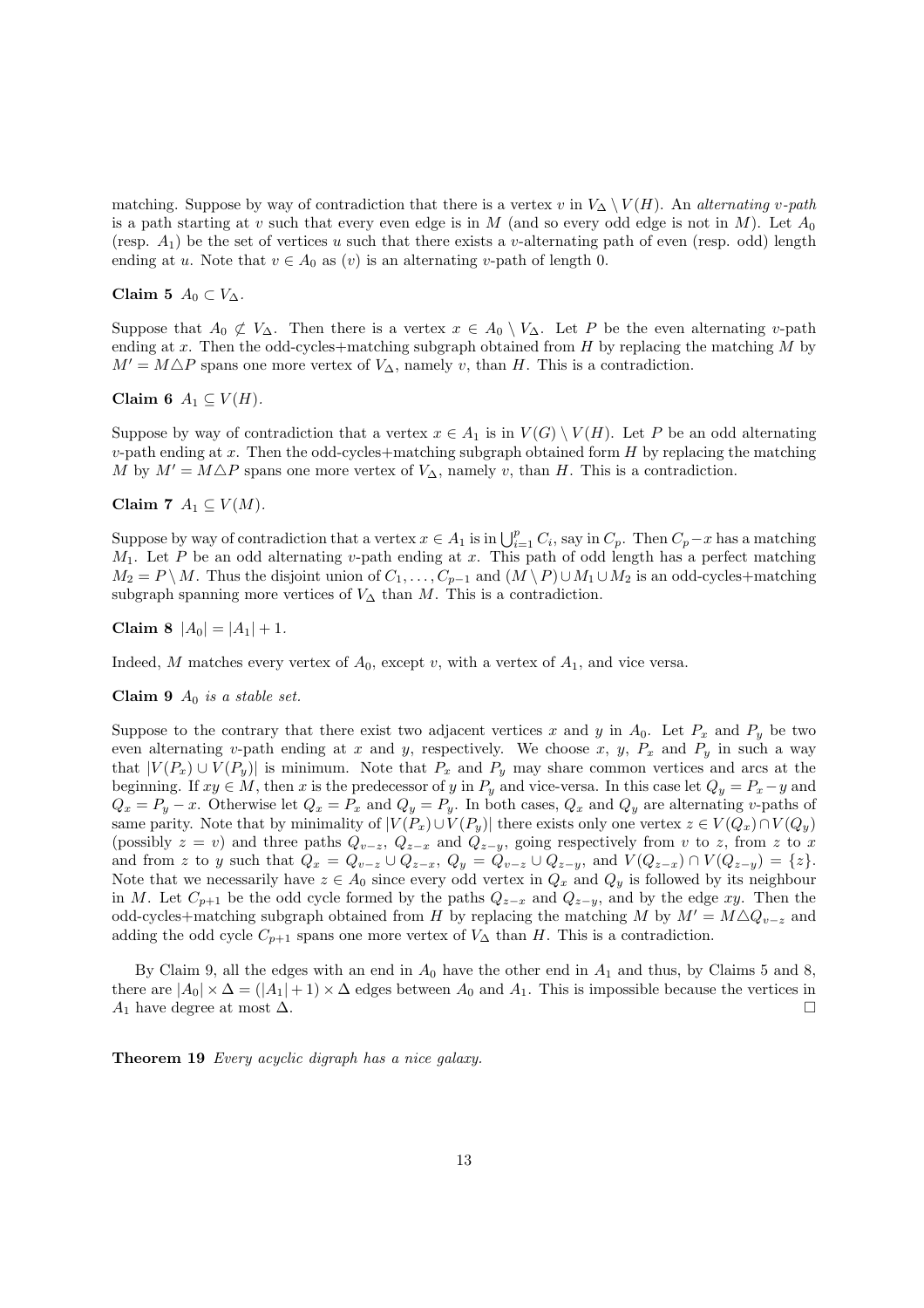**Proof**. Let D be an acyclic digraph and G its underlying undirected graph D. By Lemma 18, G has an odd-cycles+matching subgraph H spanning all the vertices of maximum degree. The subdigraph  $D'$ of  $D$  which is an orientation of  $H$  is the union of oriented odd circuits and a matching. Each oriented circuit is not directed because  $D$  is acyclic, and thus has a spanning galaxy. Hence  $D'$  has a spanning galaxy, which is a nice galaxy of  $D$ .

#### Corollary 20 If D is an acyclic digraph then  $dst(D) \leq \Delta(D)$ .

**Proof**. We prove the result by induction on  $\Delta(D)$ , the result holding trivially when  $\Delta(D) = 1$ . Suppose now  $\Delta(D) = k > 1$ . By Theorem 19, D has a nice galaxy  $F_k$ . Hence  $D' = D \setminus E(F_k)$  has maximum degree at most  $k - 1$ . By induction, D' has an arc-partition into  $k - 1$  galaxies  $F_1, \ldots, F_{k-1}$ . Thus  $(F_1, \ldots, F_k)$  is an arc-partition of D into k galaxies.  $(F_1, \ldots, F_k)$  is an arc-partition of D into k galaxies.

### 6.2 Galaxy spanning the vertices with in-degree at least two

Let D be a digraph. The *out-section* of a vertex x is the set  $S^+(x)$  of vertices y to which there exists a directed path from x. An *out-generator* of D is a vertex  $x \in V(D)$  such that  $S^+(x) = V(D)$ . Note that if D is strong, every vertex is an out-generator. Every out-generator is the root of a spanning arborescence, so by Lemma 2 we get the following:

**Corollary 21** Let v be an out-generator of a digraph D. Then D contains a galaxy F spanning all the vertices of  $D - v$ .

Theorem 22 Every digraph D has a galaxy spanning all the vertices with in-degree at least 2.

In order to prove this theorem, we need the following folklore proposition. We give its proof for sake of completeness.

**Proposition 23** Let  $D$  be a strong digraph with minimum in-degree 2. Then there is a vertex x such that  $D - x$  is strong.

**Proof** . Consider a handle decomposition minimizing the number of trivial handles. Let  $(x_0, \ldots, x_l)$  be the last non-trivial handle. The vertex  $x_{l-1}$  has in-degree at least two, hence the other arcs entering  $x_{l-1}$  are trivial handles. If l is greater than 2, any of these trivial handles, together with  $x_0, \ldots, x_l$  would result in two non-trivial handles - which is impossible by assumption. Thus  $l = 2$ , and then the vertex  $x_1$  can be deleted.

Proof of Theorem 22. We prove the result by induction on the number of arcs.

If D has an arc a entering a vertex of in-degree either 1 or more than 2, then by induction  $D \setminus a$  has a galaxy G spanning all the vertices with in-degree at least 2 in  $D \setminus a$ . But the vertices with in-degree at least 2 in D have also in-degree at least 2 in  $D\setminus$ . Hence G spans all the vertices with in-degree at least 2 in  $D \setminus a$ .

Henceforth, we assume that every vertex of  $D$  has in-degree 2 or 0. Suppose first that  $D$  contains a vertex v of in-degree 0. Set  $D^+ = D[S^+(v)]$  and  $D' = D - D^+$ . By definition of out-section, there are no arcs leaving  $D^+$ . So the vertices of  $D'$  have the same in-degree in  $D'$  and  $D$ . By the induction hypothesis, there is a galaxy  $F'$  spanning all the vertices of  $D'$  with in-degree 2 and by Corollary 21, there is a galaxy  $F^+$  spanning all the vertices of  $D^+$  with in-degree 2. The union of  $F'$  and  $F^+$  is the desired galaxy.

Suppose now that all the vertices of  $D$  have in-degree 2. Consider an initial strong component  $C$  of D. By Proposition 23, there exists a vertex v of C such that  $C - v$  is strong. Let  $S^+$  be the out-section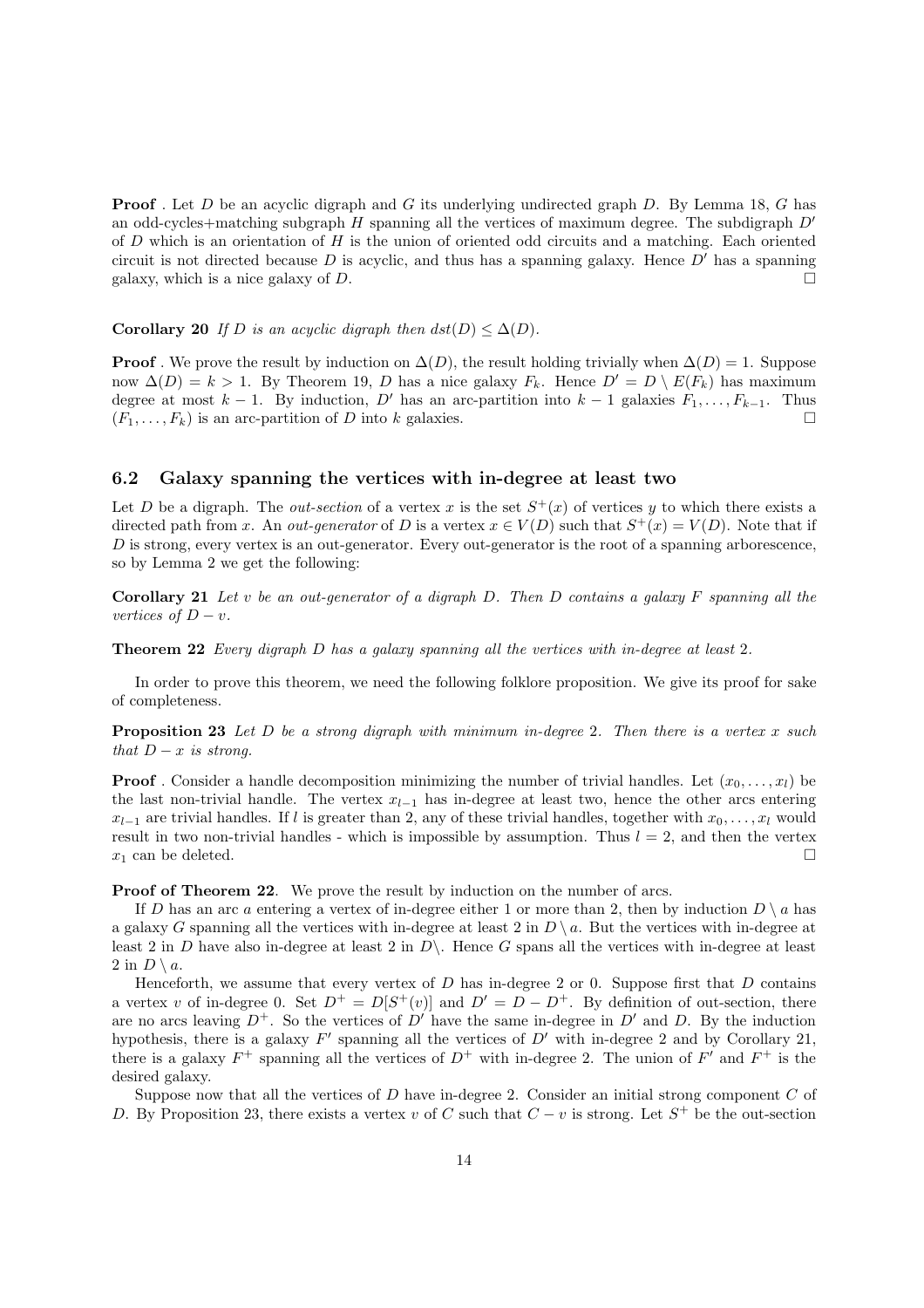of v in  $D - (C \setminus \{v\})$  and  $T = S_D^+(v) \setminus S^+$  and  $D' = D - S_D^+(v)$ . Note that v is an out-generator of  $D[S^+]$  and  $D_1 = D[T \cup \{v\}]$ . Moreover since  $C - v$  is strong, every vertex of  $C - v$  is an out-generator of  $D_2 = D[T]$ .

By the induction hypothesis, there is a galaxy  $F'$  spanning all the vertices of  $D'$  with in-degree 2. By Corollary 21, there is a galaxy  $F^+$  of  $D[S^+]$  spanning all the vertices of  $S^+ \setminus \{v\}$  in which v is either not spanned or a root. If v is a root of  $F^+$  then, by Corollary 21, there is a galaxy  $F_1$  of  $D_1$  spanning all the vertices of T in which v is either not spanned or a root. The union of  $F'$ ,  $F^+$  and  $F_1$  is a spanning galaxy of D. If v is not a root of  $F^+$ , let u be an in-neighbour of v. By Corollary 21, there is a galaxy  $F_2$  of  $D_2$  spanning all the vertices of  $T \setminus \{u\}$  in which u is either not spanned or a root. The union of  $F'$ ,  $F^+$ ,  $F_2$  and the arc uv is a spanning galaxy of D.

Note that Theorem 22 implies the result of Amini et al. result [3] that a 2-diregular digraph has a spanning galaxy.

**Theorem 24** Let D be a digraph with maximum degree  $\Delta \geq 2$ . Then  $dst(D) \leq \Delta + 1$ .

**Proof**. Set  $D_0 = D$ . For every i from 1 to  $\Delta - 2$ , let  $F_i$  be a galaxy spanning all the vertices of in-degree at least 2 in  $D_{i-1}$  and  $D_i = D_{i-1} \setminus E(F_i)$ . Observe that a vertex of  $D' = D_{\Delta-2}$  has either in-degree at most one or in-degree 2 and out-degree 0. Now we just have to prove that  $dst(D') \leq 3$ . For this, choose one arc entering each vertex with in-degree two and denote the set of these arcs by  $F$ . In the graph  $D' \setminus F$  every vertex has in-degree exactly 1. Consider a 3-colouring of the arcs of  $D' \setminus F$  such that two incident arcs get different colours. The crucial fact is that every arc  $xy$  of  $F$  can get three colours. One is forbidden by the other arc entering x and another by the arc entering y. Hence there is a colour left to extend the 3-colouring into three galaxies.  $\Box$ 

### 7 Open questions

Deciding if a strong digraph has an even strong subdigraph is polynomial-time solvable. By Theorem 9, this is equivalent to deciding if strong digraph contains an even circuit or an even theta. Deciding whether a strong digraph contains an even circuit can be solved in polynomial time [10, 11]. Hence a natural question is the following.

Problem 25 Can we decide in polynomial time whether a strong digraph contains an even theta?

One can also search for even thetas or circuits using or avoiding a prespecified arc. Thomassen [12] showed that it is NP-complete to decide whether a digraph D has an even circuit containing a given arc. Theorem 13 that it is polynomial-time decidable if a digraph has an even strong subdigraph containing a given arc. Hence it is natural to ask the following two questions.

**Problem 26** Can we decide in polynomial time whether a digraph has an even theta containing a given arc ?

Problem 27 Can we decide in polynomial time whether a digraph has an even circuit or an even theta containing a given arc ?

Observe that Theorems 13 and 9 do not imply an affirmative answer to Problem 27. Indeed, there are even strong subdigraphs with some arcs in no even circuit nor even theta. For example, consider the even digraph with vertex set  $\{a_1,\ldots,a_8\}$  and edges  $\{a_ia_{i+1} | 1 \leq i \leq 6\} \cup \{a_4a_1,a_5a_8,a_8a_4,a_7a_5\}$ . It is easy to check that the arcs  $a_5a_6$ ,  $a_6a_7$  and  $a_7a_5$  are in no even circuit and in no even theta.